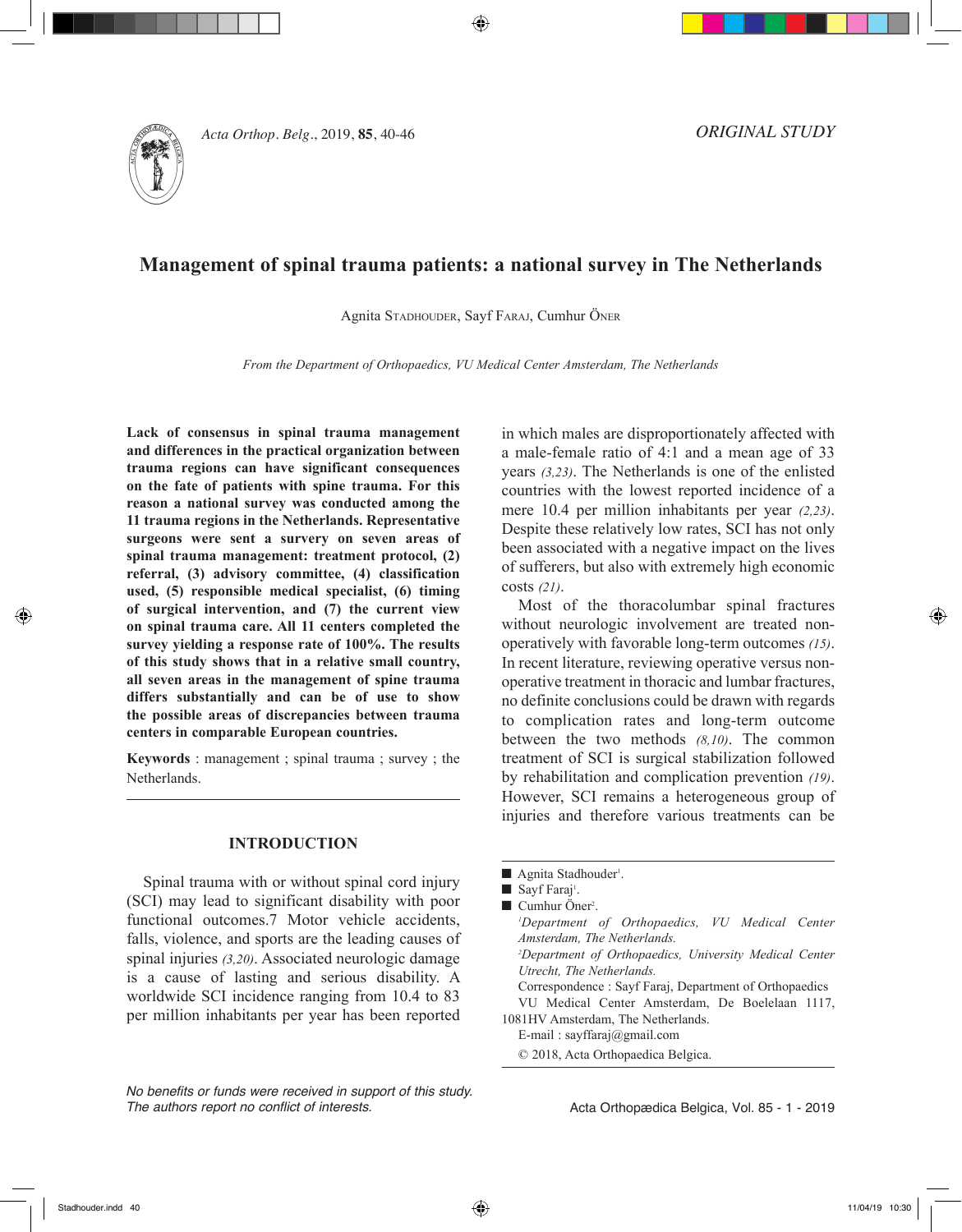associated with good clinical outcomes. On top of that it has to be noted that not every hospital has the proper facilities to give optimal care to trauma patients with SCI and therefore specific criteria are mentioned in SCI guidelines to determine whether patients should be transported to a specialized trauma center *(17)*. However, the choice of optimal treatment remains difficult to determine due to the limited number of high-quality studies and the multiple clinical variables that accompany spinal trauma (e.g. the degree of ligamentous and bone injury, the presence of neurologic deficits, associated other traumatic lesions and overall health status).

Throughout the literature several conservative and surgical procedures have been mentioned and proposed, and numerous studies on the management of traumatic SCI have been conducted. However, to date, there is lack of consensus in treatment with regard to fracture and neurologic deficit, classification, scoring system, the decision to operate, ideal timing for surgery, and surgical approaches *(1,9,13,16)*. Organization of trauma care in a country or region can have significant consequences on the fate of patients with spinal column injuries. In the Netherlands, the Ministry of Health appointed in 1997, 11 trauma centers, each responsible for emergency health care in their region. The goal is to create intensive collaboration between different hospitals in a trauma region, as with Medical Mobile Teams and Ambulances. Trauma protocols are synchronized between these regional hospitals and there is a regional registration of trauma patients. Another initiative in optimizing Spinal Care comes from the Spinal Cord Injury Organization Netherlands (DON). This patients' organization with 1300 members was founded in 1976. They presented a health care report in 2013 on Spinal Cord Injury with the intention to investigate the complete pathway of healthcare from patients' perspective. The report was supported by the Dutch-Flemish Spinal Cord Injury Society, the Dutch Spine Society, The National Society Acute Health Care and the Dutch Society of Neurology *(24)*.

Despite these guidelines from professionals' and patients' perspectives the practical organization and management of spinal trauma patients and differences between trauma regions are largely

unknown. We conducted a survey among the trauma regions for the purpose of clarification of these differences.

## **MATERIALS AND METHOD**

We approached all 11 trauma centers and asked them to appoint a representative surgeon involved in the acute care of spinal trauma patients in their regions. All centers received an invitation to participate in the study. A repeat email was sent to non-responders after 4, 6 and 8 weeks. After 12 weeks, physicians were contacted by phone. No financial compensation was granted to participants.

The survery consisted of 9 multiple choice questions and 7 open questions on seven areas of spinal trauma management: (1) treatment protocol, (2) referral, (3) advisory committee, (4) classification used, (5) responsible medical specialist in spinal trauma care, (6) timing of surgical intervention, and (7) the current view of health care professionals involved in the management of spinal trauma patients.

Data was collected from September 2013 to December 2014. All responses were manually recorded and analysed with Microsoft Excel 2011.

#### **RESULTS**

All the 11 centers completed the survey yielding a response rate of 100%. Trauma centers were represented by a neurosurgeon, orthopaedic surgeon or general trauma surgeon. Eight of the 11 trauma centers have protocol on the care, transfer, and treatment of patients with spine trauma in the region. Table I provides inisght in the treatment protocols of the 11 trauma centers regarding spinal injury.

All 11 trauma centres have an advisory board regarding spinal trauma patients (Table II). This advisory board sets the policy for patients with traumatic spinal injury and consists of a board of medical doctors with various background specialities. Neurosurgeons were present in all trauma centres' advisory boards. Orthopaedic surgeons in 10 out of 11. Varying between trauma centres, trauma surgeons, general surgeons and

Acta Orthopædica Belgica, Vol. 85 - 1 - 2019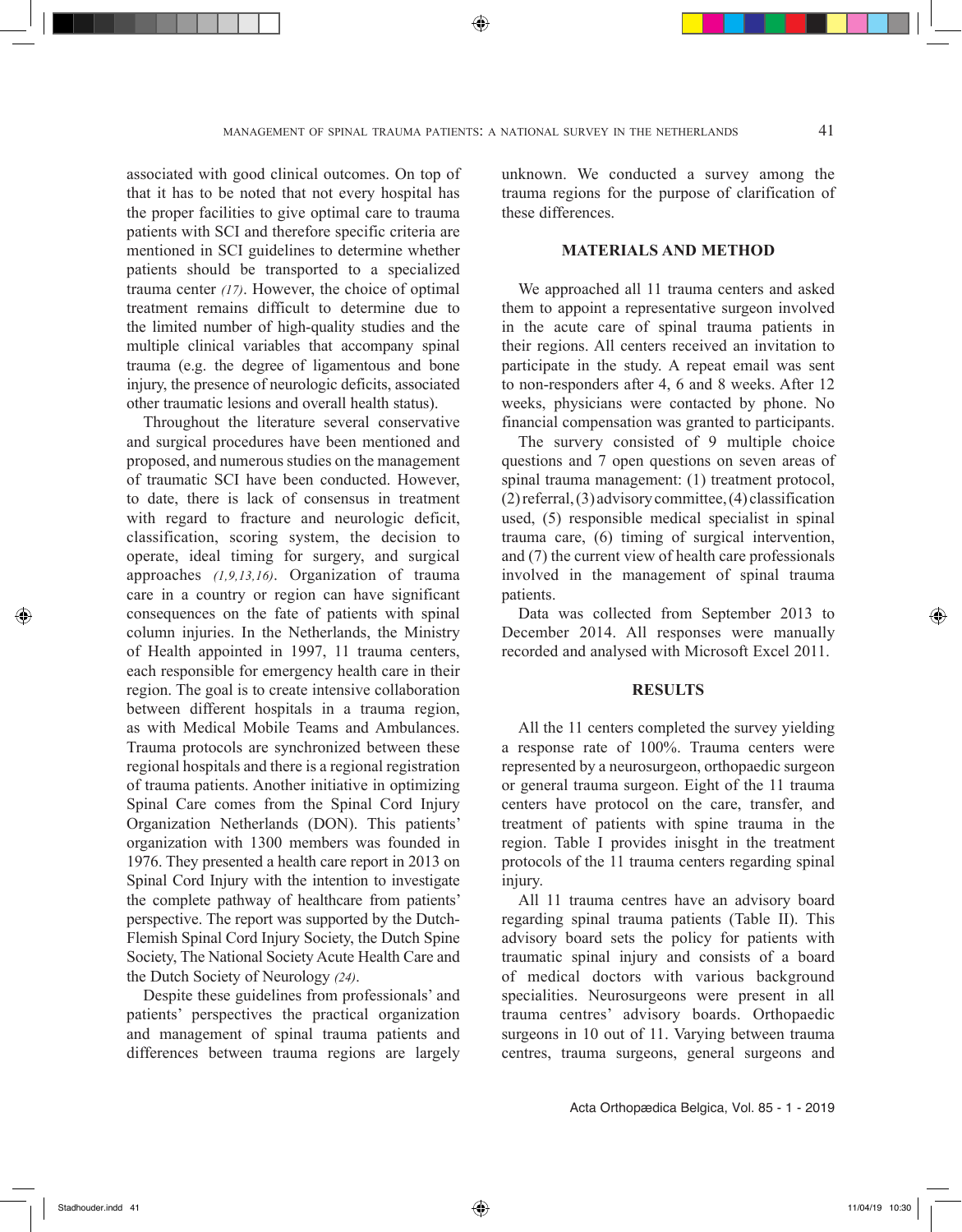$\bigoplus$ 

Table I. — Questions on spinal trauma treatment protocols

| <b>Ouestions</b>            | <b>Yes</b> | No                            | Partly |
|-----------------------------|------------|-------------------------------|--------|
| Is there a protocol on      | 8          | $\mathfrak{D}_{\mathfrak{p}}$ |        |
| the care, transfer, and     |            |                               |        |
| treatment of patients with  |            |                               |        |
| spine trauma in the region? |            |                               |        |
| Is the trauma center in     | 11         |                               |        |
| the region the same as the  |            |                               |        |
| neurosurgery center?        |            |                               |        |
| Are all patients with       | 11         |                               |        |
| suspected neurological      |            |                               |        |
| deficit transferred to      |            |                               |        |
| a trauma center in the      |            |                               |        |
| region?                     |            |                               |        |

Table II. — Presence of an advisory board regarding spine trauma

| Question                                                                                 | Yes | N٥ |
|------------------------------------------------------------------------------------------|-----|----|
| Is there a specific advisory board of<br>spinal trauma patients in the trauma<br>center? |     |    |

rehabilitation physicians supported neurosurgeons and orthopaedic surgeons. In some cases a neurologist, intensive-care physician, or a radiologist constituted support (Figure 1).

In nine of the 11 trauma centers both neurosurgeons and orthopaedic surgeon are together responsible for surgical treatment, spinal surgery, cervical or thoracolumbar. In the other 2 centers both trauma general surgeons and orthopaedic surgeons operate on thoracolumbar spinal fractures. In these 2 centers neurosurgeons are responsible for operative procedures of the cervical spine, with or without neurological deficit (Figure 2).

Patients suffering from neurological deficit due to spinal trauma are transported to a trauma center or a hospital specialized in this type of injury. A ratio of 1:1.6 was found when comparing available hospitals in the regions of the trauma centeres for spinal trauma with neurological deficit versus without neurological deficit, respectively (Table III).

In cervical spine fractures the SLIC, AO and AO revised classifications are used. Five trauma centers did not use a classification system in the assessment of patients with cervical spinal fractures. The assessment of patients with thoracolumbar







*Fig. 2.* — Responsible medical specialist in spinal trauma care

| patients with and without neurological deficit.                                                              |                      |  |  |  |  |
|--------------------------------------------------------------------------------------------------------------|----------------------|--|--|--|--|
| <b>Ouestions</b>                                                                                             | Total N of hospitals |  |  |  |  |
| How many hospitals are eligble to<br>treat patients with spinal fracture<br>without neurological impairment? | 28                   |  |  |  |  |

17

How many hospitals are eligble to treat patients with spinal fracture with neurological impairment

Table III. — Questions on the management of spinal trauma patients with and without neurological deficit.

fracture varies from AO, AO revised, and TLICS, classification. Five trauma centers use a combination of the classification systems, 3 use the AO-Magerl classification, 2 use the AOSpine revised (this was just published during data gathering), and 1 uses the TLICS classification.

The classification system for neurological deficit due to spinal trauma is more straightforward than

◈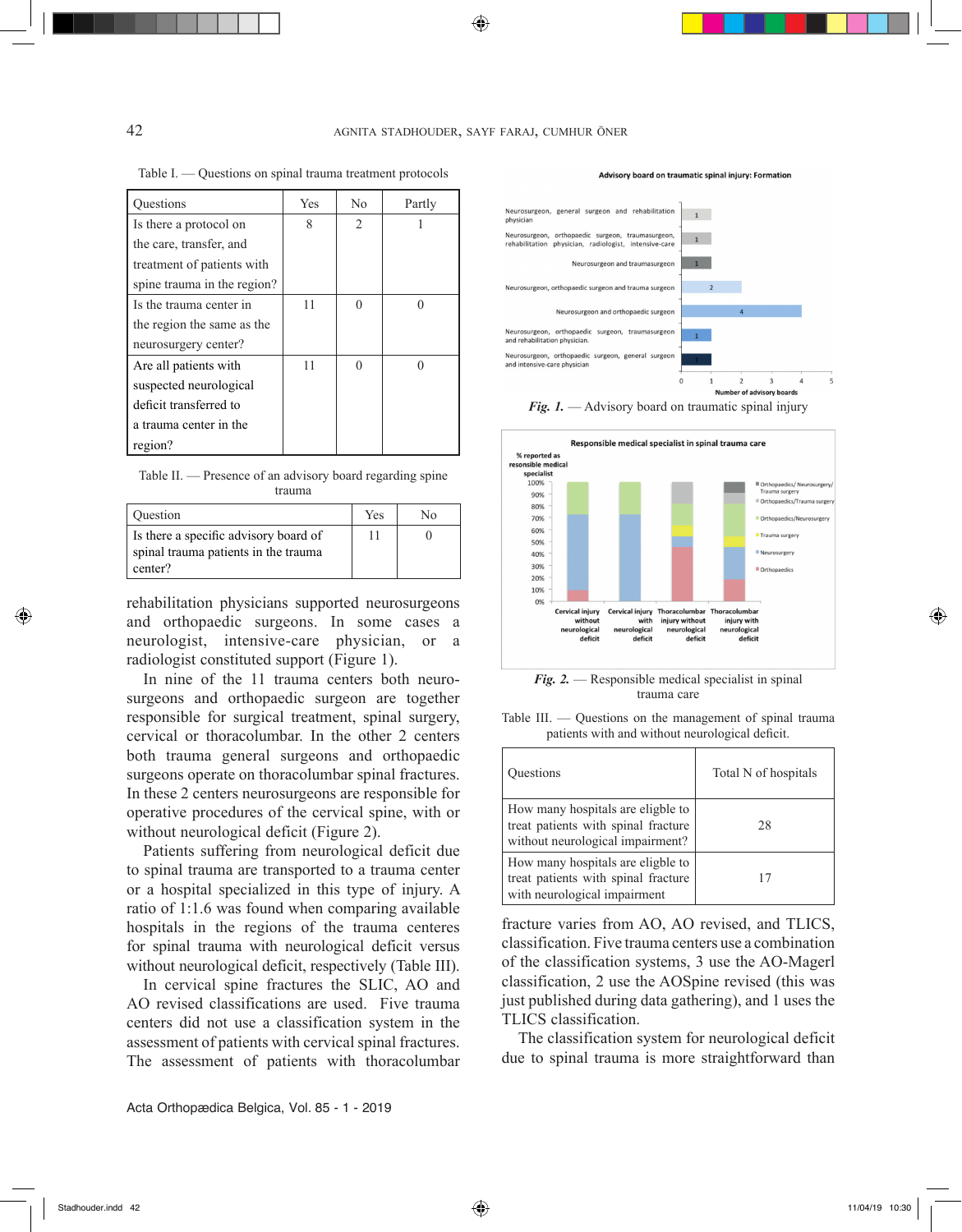⊕

the classification for spinal fractures. Of the 11 trauma centres, 6 use the American Spinal Injury Association classification (ASIA), 3 use Frankel and 2 reported to use both classification systems (Table IV).

| Spinal<br>injury            | Classification |                |                |             |  |  |
|-----------------------------|----------------|----------------|----------------|-------------|--|--|
| Cervical<br>fractures       | <b>SLIC</b>    | A <sub>O</sub> | AO.<br>Revised | None        |  |  |
|                             | 2              | 2              | $\overline{c}$ | 5           |  |  |
| Thoracolum-<br>bar fracture | <b>TLICS</b>   | A <sub>O</sub> | AO<br>Revised  | Combination |  |  |
|                             | 1              | 3              | 2              |             |  |  |
| Neurological<br>impairment  | <b>ASIA</b>    | Frankel        | Combination    |             |  |  |
|                             | 6              | 3              | 2              |             |  |  |

Table IV. — Classification of spinal injuries

In patients with incomplete neurological deficit: 6 trauma centers operate within 6 hours, 4 trauma centers within 24 hours, and 1 trauma center within 48 hours. Patients suffering from complete neurological deficit after spinal trauma are less likely to be operated within 6 hours (only 3 trauma centers). Trauma centers prefer to wait longer before performing an operation in patients with complete neurological deficit (Figure 3).

All participants were asked to grade spinal trauma management in their region with a score between 0 and 10. This resulted in 5 being the lowest grade awarded and 10 the highest, and an average of 7.7 (range 5-10) points given. Sixty-four





percentage of the health care professionals involved in spinal trauma care answered that there is a need for a more concentrated care for patients with spinal trauma (Table V).

|                             |  |  |  |  |  |  | Table V— Ouestions on the need for concentrated care for |  |  |
|-----------------------------|--|--|--|--|--|--|----------------------------------------------------------|--|--|
| patients with spinal trauma |  |  |  |  |  |  |                                                          |  |  |

| <b>Ouestions</b>                                                                       | Yes | No |
|----------------------------------------------------------------------------------------|-----|----|
| Is there need for a more concentrated<br>care of patients with spinal injury?          |     |    |
| Is there a co-operation with the rehabi-<br>litation of patients with spinal injury in | 11  |    |
| the trauma region?                                                                     |     |    |

Eight participants gave suggestions to improve the management around spinal trauma patients. In short, seven participants of the nationwide health care professionals involved in the management of spinal trauma patients agreed there is need for a more centralized management of spinal trauma. In addition the following suggestions were made:

There is need for clearer classification and referral guidelines for clinics not specialized in spinal injuries;

There is need for an improved standardized evaluation when patients with spinal trauma arrive at the emergency room;

There is need for more collaboration with trauma general surgeons;

• There should be a better transfer of imaging data;

• Investments in a digital communication network are desired;<br>Fetablishing

Establishing a team unit with surgeons, rehabilitation and intensive-care physicians is suggested;

All spinal trauma patients should be directed immediately to the level-1 trauma center in the region;

There should be specific demands for surgical health care professionals involved with this type of injury, and;

Surgeons should be up to date with the recent developments and scientific research and perform a minimum, sufficient number of spinal operations.

Acta Orthopædica Belgica, Vol. 85 - 1 - 2019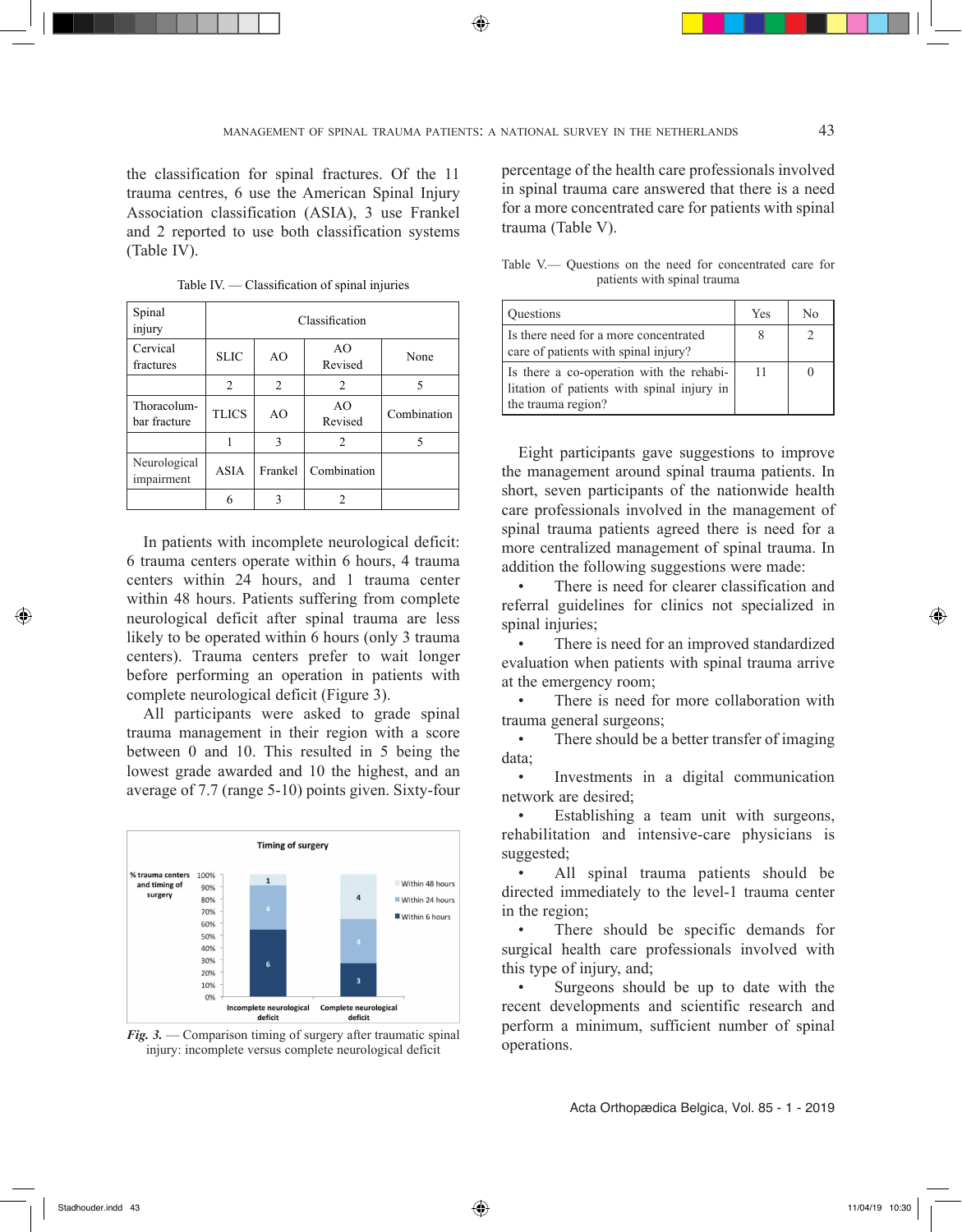Three participants had no comments or suggestions. However, in one region there is a regional think tank with all spine surgeons that meets biannually. Additionally there is frequent consultation on clinical cases (two to three times a week). This group graded their spinal trauma management with an 8 out of 10.

## **DISCUSSION**

This survey reveals some variations in the initial assessment and treatment among the 11 trauma centers in the Netherlands. Besides large variations in the composition of advisory committees on management of traumatic spinal injury, there are variations in policy concerning classification systems, leading practitioners, and timing of surgical intervention. Ultimately, the survey demonstrates that more concentrated care and better communication is required for the optimal management in patients with traumatic spinal injury.

In the guideline on Acute Traumatic Spinal Injuries they notice the differences between the regional trauma centers but cannot conclude if there is a difference in quality in treatment of patients with spinal cord injury. They advise to make clear arrangements in stabilizing patients, transferring patients, diagnostics and treatment of patients between the hospitals in the specific trauma region. They also advise a more concentrated care of patients with spinal injuries, something the patient federation also agrees on. The United States started with centralizing acute health care for spinal cord injury patients, creating Acute Spinal Cord Injury Units. This Unit is closely attached to the Intensive Care Unit and provides multidisciplinary Health Care and has a minimum of 50 admitted patients a year with spinal cord injury.4 Since there are around 200 patients a year with spinal cord injuries in the Netherlands, the patient federation advises 3-4 hospitals *(2,24)*.

Variation between trauma centers was found with regards to the composition of their advisory committees on traumatic spinal injury (Figure 1). The latest national guidelines indicate that patients with (poly-)trauma, arriving at a trauma center, should

receive treatment by a team of medical doctors (with various backgrounds) under supervision of a trauma general surgeon where there should be a trauma protocol for patients with spinal injury *(17)*. The results of our survey demonstrate that this is currently not the case in some trauma centers. One can imagine that due to the low incidence of traumatic spinal injury, and its widespread complex clinical presentation of symptoms, a guideline for the composition of an advisory committee could be beneficial in each trauma center dealing with traumatic spinal injury to obtain a more thoroughly and multidisciplinary approach which also could improve registration of these patients in order to create prospective databases and perform high quality outcome analysis of treatment.

Our data suggests that there is a need for a new classification system regarding cervical spinal trauma with 5 trauma centers in our study not using a specific classification for these fractures. During the writing of this paper the AOspine subaxial cervical spine injury classification system was published following the revised thoracolumbar one. We expect that this newly designed AO Spine subaxial cervical classification system will be a valuable tool for communication, patient care, and research purposes *(22)*. In addition, we believe the new classification system to improve the communication and multidisciplinary approach of cervical traumatic spinal injury. Concerning thoracolumbar classification schemes there is more consensus, although still 4 different systems are used. There are pro's and con's for each system but patient care could benefit of 1 universally accepted classification system. For this the AO revised classification of traumatic thoracolumbar injuries could be used published in 2013, although it should still be evaluated after 1-2 year usage, as planned *(18)*.

Another variation is seen in the background of the surgeons involved in the treatment of traumatic spinal injury (Figure 2). In the Netherlands there is an ongoing discussion about the acknowledgement of spinal surgery operations and surgeons that perform these operations. The start of implementing the Dutch Spine Surgery Registry one year ago gives more insight in performed spinal surgery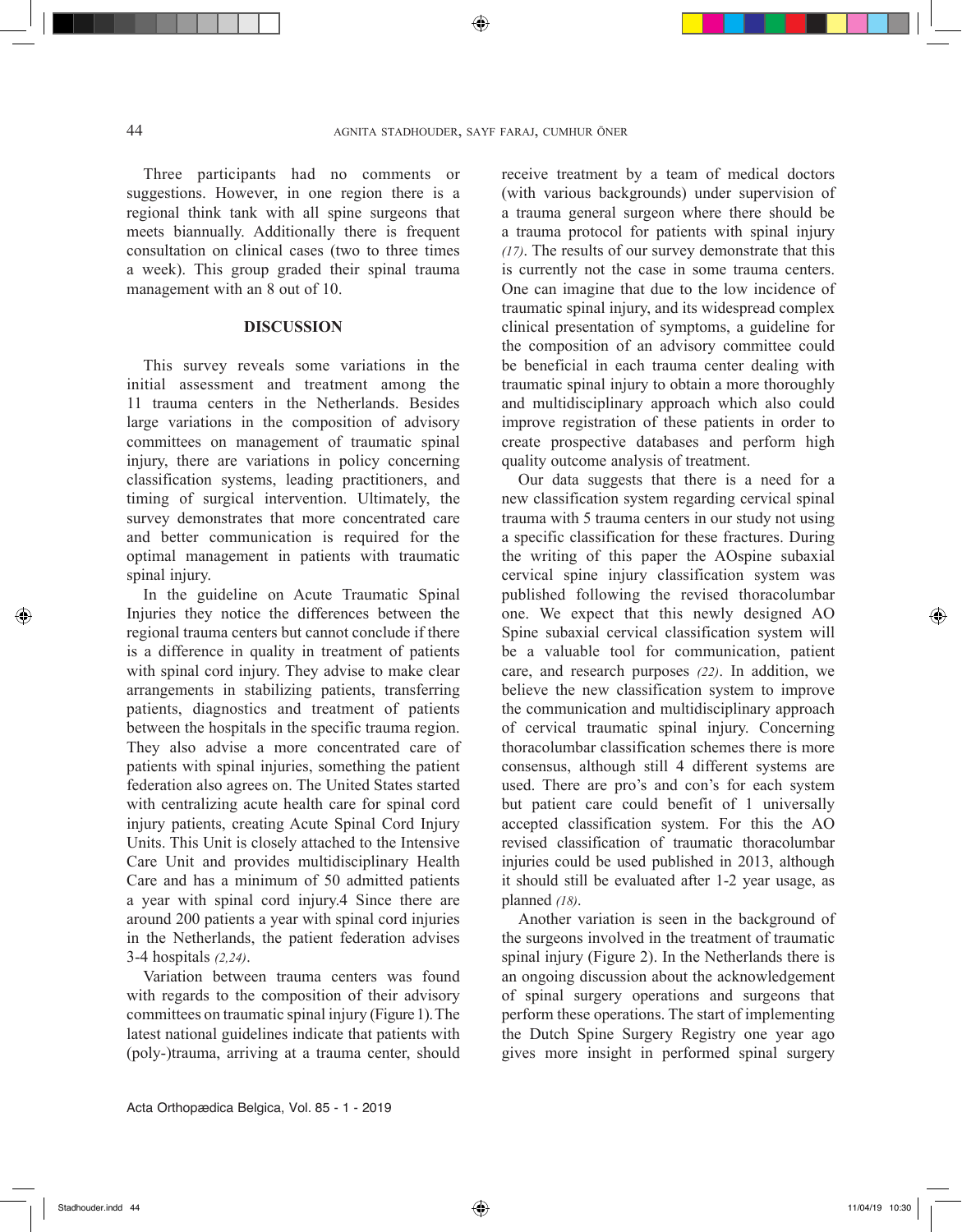and outcome in the Netherlands. Eventually, accreditation should be given to a spinal surgeon when performing an adequate number of surgeries a year. This could be of influence when care is concentrated to a few hospitals since expertise in spinal surgery is lost in this way.

Figure 3 shows notable diversity in timing with regards to surgical intervention of traumatic spinal injury with and without neurological deficit. To date, there is still no (inter)national consensus on when to operate traumatic spinal injury. Although various studies have been conducted on the topic of timing, a lack of sufficient evidence is reflected in the debate on timing in the recently updated AANS/CNS guidelines *(11)*. A recent review on the effects of timing in spinal surgery after traumatic SCI shows that "early" surgical intervention is associated with improved neurological and length of stay outcomes *(14)*. However, this study has a low level of evidence due to heterogeneity within and between studies. An observational multicenter cohort study compared "early" surgical intervention  $(< 24$  hours) with "late" surgical intervention ( $>$ 24 hours) in acute spinal cord injury. This study found significant motor recovery improvement in incomplete acute spinal cord injury in the cervical, thoracic, or thoracolumbar spine, and shorter length of hospital stay *(5)*. In addition, another recent study suggested superior neurological recovery after traumatic cervical spinal cord injury if surgical intervention was performed within 8 hours after injury *(12)*. On the other hand, The STASCIS study revealed that patients with cervical SCI operated within 24h had a 2.83 times higher chance of improving 2 grades on the ASIA scale than patients operated later than 24h *(6)*. With these results no recommendations can be made with certainty in the case of timing of surgical intervention in traumatic spinal injury. This uncertainty is also reflected in our survey and suggests more clinical research on timing is necessary. An AO Spine sponsored study (SCI-POEM) is conducted on this issue at the moment, the final report to be delivered in 2017.

In the Netherlands, a majority of health care professionals (73%) involved in spinal trauma is in favor of more concentrated care for patients with spinal trauma (Table V). At the moment

there are 11 national trauma centers where spinal trauma patients are eligible for treatment. As we have mentioned before, lack of agreement on when to operate imposes a prominent barrier for the implementation of a more concentrated level of spine care. Reimbursement is without doubt also a barrier on the path to implementing more concentrated care although this was not mentioned in this survey. However, more concentrated spinal care could lead to faster implementation of recent developments, guidelines and classifications, more possibilities for scientific research and higher quality of surgical experience. This may eventually result in better patient care and outcomes.

In conclusion, (inter)national collaboration in treating traumatic spinal injury is indispensable in order to achieve better communication, more spinal expertise, more research, and eventually good practical results. This survey has provided insight into the opinions of medical professionals involved in traumatic spinal injuries in the Netherlands. It is of interest that in this relatively small country opinions on the treatment of spinal injury differ substantially. However, being relatively small and with very good logistic possibilities small countries, such as the Netherlands could be one of the countries to lead the way on research in timing of surgery in SCI patients. This survey can be of use to show the discrepancies between trauma regions and further motivate conducting good clinical research in this important field.

## **REFERENCES**

- **1. Abudou M, Chen X, Kong X, Wu T.** Surgical versus non-surgical treatment for thoracolumbar burst fractures without neurological deficit. *Cochrane database Syst Rev.* 2013 ; 6 : CD005079.
- **2. van Asbeck FW, Post MW, Pangalila RF.** An epidemiological description of spinal cord injuries in The Netherlands in 1994. *Spinal Cord* 2000 ; 38 : 420-424.
- **3. Auses O.** Spinal cord injury facts and figures at a glance. *J Spinal Cord Med.* 2014 ; 37 : 479-480.
- **4. Consortium for Spinal Cord Medicine.** Early Acute Management in Adults with Spinal Cord Injury : *A Clinical Practice Guideline for Health-Care Professionals* 2008; 31 : 403-479.
- **5. Dvorak MF, Noonan VK, Fallah N** *et al.* The Influence of Time from Injury to Surgery on Motor Recovery

Acta Orthopædica Belgica, Vol. 85 - 1 - 2019

Stadhouder.indd 45 11/04/19 10:30